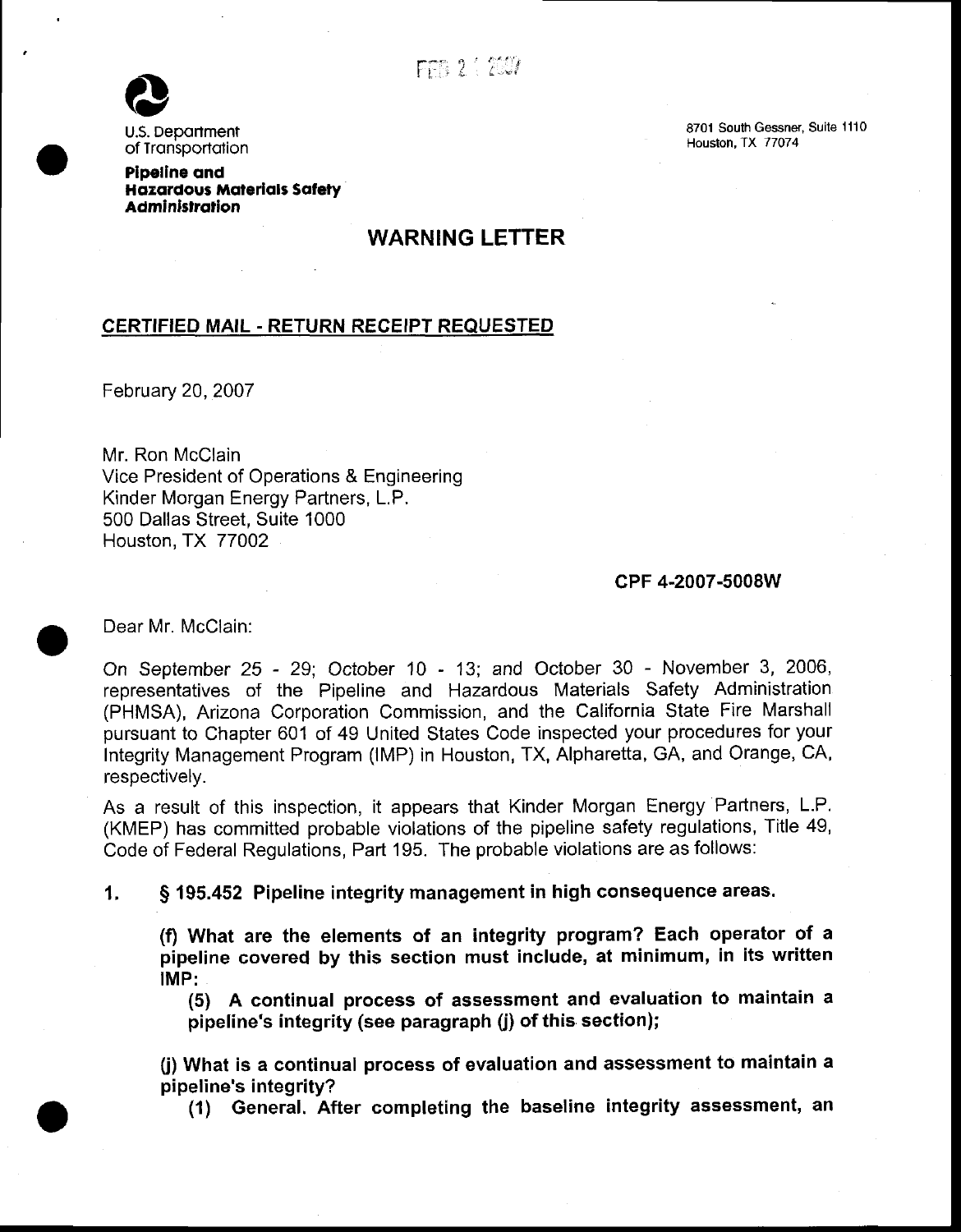operator must continue to assess the line pipe at specified intervals and periodically evaluate the integrity of each pipeline segment that could affect a high consequence area.

(3) Assessment intervals. An operator must establish intervals not to exceed five (5) years for continually assessing the line pipe's integrity. An operator must base the assessment intervals on the risk the line pipe poses to the high consequence area to determine the priority for assessing the pipeline segments, An operator must establish the assessment intervals based on the factors specified in paragraph (e) of this section, the analysis of the results from the last integrity assessment, and the information analysis required by paragraph (g) of this section.

Seven pipeline segments were not re-assessed within the maximum S-year reassessment interval required by §195.452(j)(3). Segments that exceeded the 5-year timeframe are noted below.

| <b>Pipeline</b>   | <b>Segment</b>                             | <b>Baseline</b><br><b>Completion Date</b> | <b>Five Year</b><br><b>Reassessment</b><br>Date | <b>Actual Date</b><br><b>Completed or</b><br><b>Scheduled</b> |
|-------------------|--------------------------------------------|-------------------------------------------|-------------------------------------------------|---------------------------------------------------------------|
| LS-64             | Rocklin - Chico<br>8"                      | 4/2/2000                                  | 4/2/2005                                        | 11/9/2005                                                     |
| $LS-14$           | Portland -<br>Eugene                       | 5/24/2000                                 | 5/24/2005                                       | 10/28/2005                                                    |
| $LS-122$          | Hwy $52 -$<br><b>Mission Valley</b><br>10" | 5/4/2000                                  | 5/4/2005                                        | 6/28/2005                                                     |
| GX64A<br>14"      | GX64A 14"                                  | 6/28/2000                                 | 6/28/2005                                       | 11/10/2005                                                    |
| GX64B<br>14"      | GX64B 14"                                  | 6/28/2000                                 | 6/28/2005                                       | 11/10/2005                                                    |
| GX32<br>10" / 12" | GX32 10"/12"                               | 6/27/2000                                 | 6/27/2005                                       | 11/18/2005                                                    |
| PL-119            | 8" Pacific Jct -<br><b>Council Bluff</b>   | 8/15/2001                                 | 8/15/2006                                       | Scheduled for 4 <sup>th</sup><br>quarter 2006                 |

KMEP did not provide notification to PHMSA that KMEP required a longer assessment interval to perform any of the seven integrity assessments. When KMEP anticipates a delay in conducting an integrity assessment, a notification of the variance from the five year maximum interval should be submitted to PHMSA under 195.452(j)(4). A notification based on engineering basis or unavailable technology should be submitted 270 days and 180 days respectively before the end of the five year (or less) assessment interval.

PHMSA understands that operational difficulties arise during the performance of integrity assessments, and the organizational changes and process improvements KMEP has implemented to address this issue was discussed during the inspection. When operational difficulties arise during the performance of integrity assessments that

 $\overline{2}$